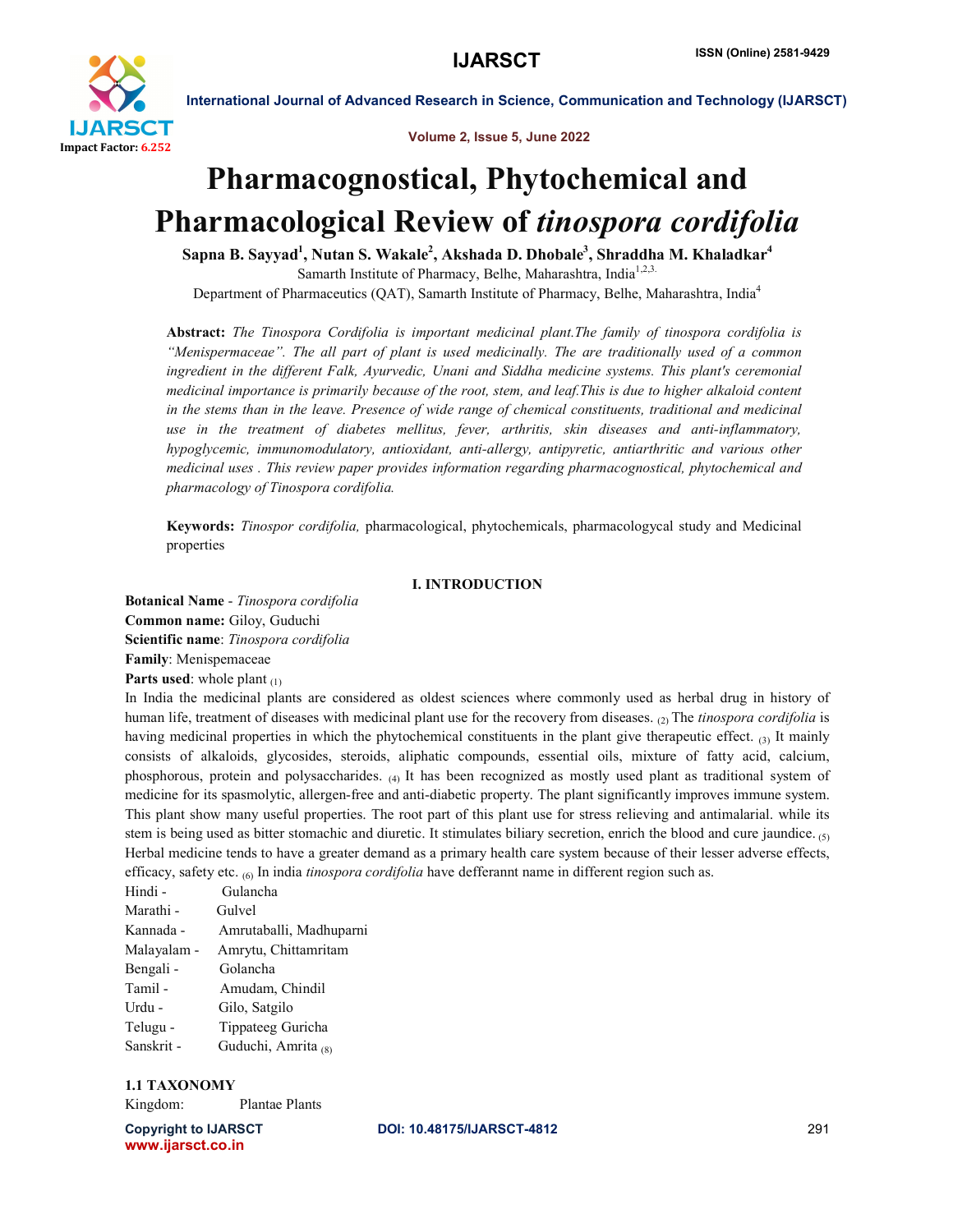

#### Volume 2, Issue 5, June 2022

| Subkingdom:     | Tracheophyta Vascular Plants                    |
|-----------------|-------------------------------------------------|
| Super-division: | Spermatophyta Seed bearing plants               |
| Division:       | Magnoliophyta Flowering                         |
| Class:          | Magnoliopsia Dicotiledons                       |
| Subclass:       | Polypeptalae Petals are free                    |
| Serie:          | Thalamiflorae Many stamens and flower hypogynou |
| Order:          | Ranunculales                                    |
| Family:         | Menispermaceae                                  |
| Trib:           | Tinosporeace                                    |
| Genus:          | Tinospora                                       |
| Species:        | cordifolia $(7)$                                |
|                 |                                                 |



Fig : plant of *Tinospora cordifolia*

#### 1.2 Traditional Use

Traditionally *Tinospora cordifolia* use as

#### A) Stem

stem extract is used in the treatment of jaundice. Stem juice taken orally with honey for treatment of asthma Stem juice use to treat of skin diseases

#### B) Fruit

It treatment of rheumatism and jaundice dried fruit is taken along with ghee. Dried fruit powder use as tonic along with ghee.

#### C)Stem and Root

stem and root extract is used for snake bite and scorpion sting. Stem and root powder treatment of cancer taken along with milk

### D) Leaves

It mainly used for ulcer irritation For burning sensation To treat ear pain (2-3 drops)

#### E) Root

Root paste use to treat leprosy Root juice use For fever

www.ijarsct.co.in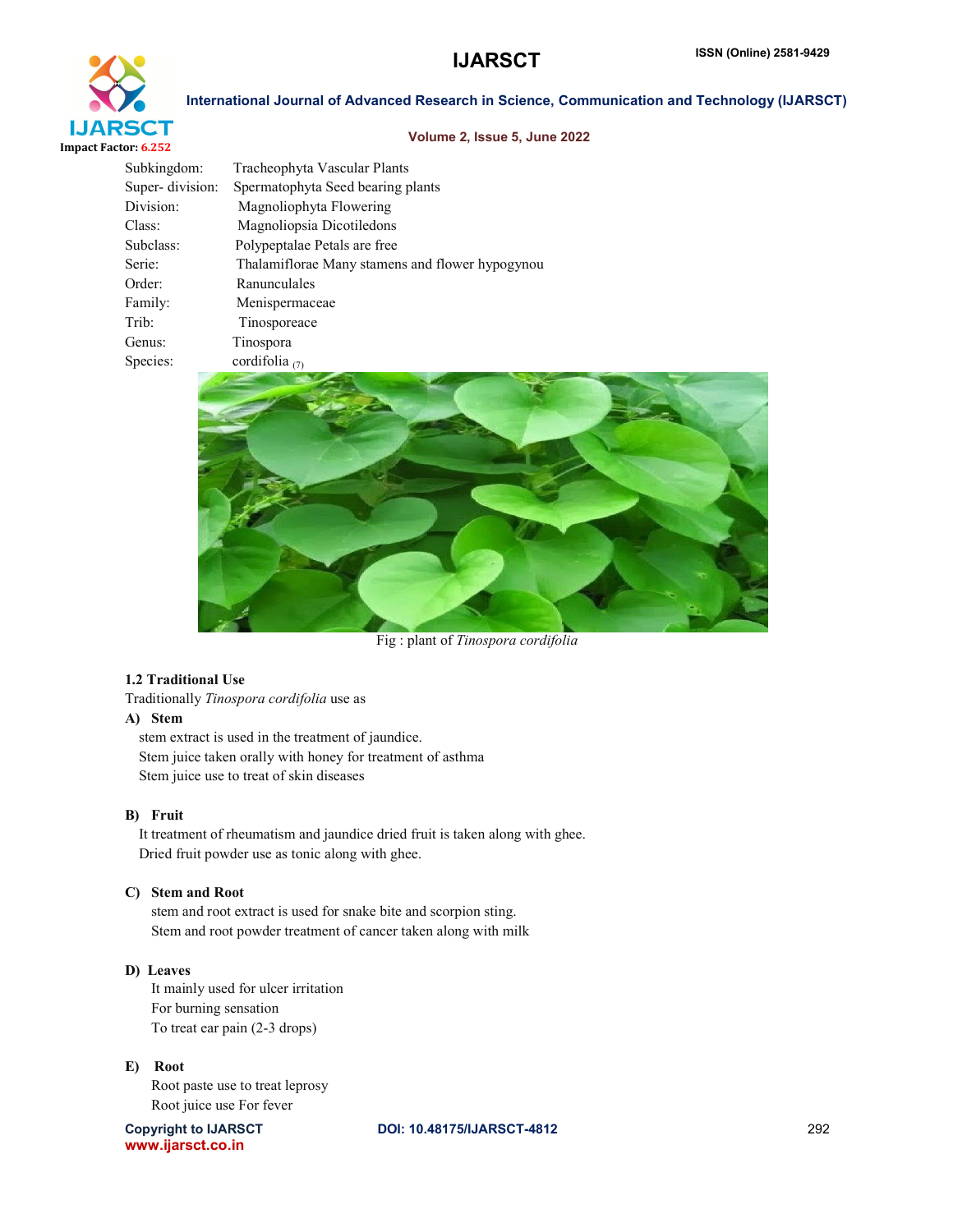

### Volume 2, Issue 5, June 2022

International Journal of Advanced Research in Science, Communication and Technology (IJARSCT)

Root decoction use in treatment of dysentry

#### F) Whole Plant Paste

Cough treatment  $(9,10)$ 

#### 1.3 Medicinal Use

*Tinospora cordifolia* is used for medicinal plant as general tonic, anti-spasmodic, anti-inflammatory, antipyretic, antiarthritic, antilepritic, antiallergic and antidiabetic property.  $_{(13)}$  The plant is used to improve the immune system and the body resistance against infections. The root of this plant is use for anti-stress and antimalarial. The stem is use diuretic, stimulates bile secretions. (11) The plant is also used in the treatment of wounds, pneumonia, asthma and cough. *Tinospora cordifolia* has anticancer, immune stimulating, nerve cell protecting, antidiabetic, cholesterol lowering and liver protective actions. *Tinospora cordifolia* is also use for decreasing the tissue damage caused by radiation, the side effects of some forms of chemotherapy. (12)

#### II. PHYTOCHEMICALS

#### **STEM**

#### ALKALOIDS

Berberine, palmatine D, choline D, tinosporine, Magnoflorine, tetrahydropalmatine, isocolumbin Palmatine , Tembetarine 18-norclerodane glycoside (2,14,15,16,17)

#### **GLYCOSIDES**

Furanoid diterpene glycoside Tinocordiside - Syringin Syringin-apiosylglycoside, palmatoside C31, palmatoside F31, cordiofoliside B2, cordifoliside D2, cordifolisid 18-norclerodane glucosid, Furanoid-diterpene glucoside, Tinocordiside , Tinocordifolioside, Cordioside, Cordifolioside A, Cordifolioside B, Cordifolioside C, Cordifolioside D, Cordifolioside  $E_{(18,19,20)}$ 

#### **STEROIDS**

Makisterone A, Giloinsterol, Ecdysterone (2)

#### SESQUITERPINOIDS

Tinocordifolin  $(2.21)$ 

#### ROOT

ALKALOIDS Choline, Tinosporine, Isocolumbin, Palmatine, Tetrahydropalmatine, Magnoflorine $_{(2,22)}$ 

## MISCELLANEOUS COMPOUNDS

Jatrorrhizine <sub>(2)</sub>

WHOLE PLANT DITERPENOID LACTONES Furanolactone, Clerodane derivatives (25) Tinosporon, Tinosporides, Jateorine, Columbin $_{(2)}$ 

ALIPHATIC COMPOUND

Octacosanol, Heptacosanol, Nonacosan-15-one (2,26)

www.ijarsct.co.in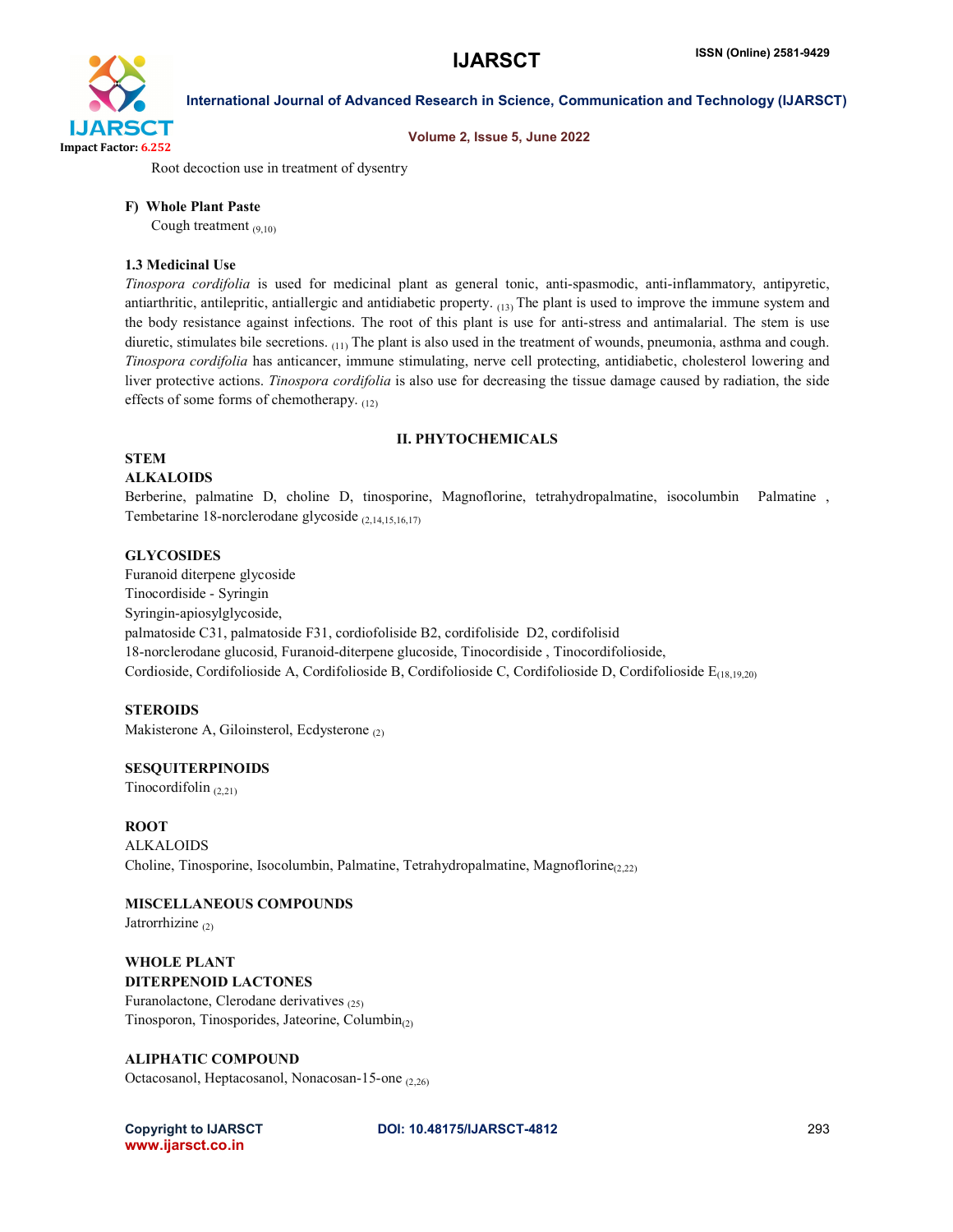

#### Volume 2, Issue 5, June 2022

#### MISCELLANEOUS COMPOUNDS

(4-dihydroxy-3-methoxy-benzyl)-4-(4-hydroxy-3methoxy-benzyl)-tetrahydrofuran, Tinosporidine , Cordifol , Cordifelone , N-trans-feruloyl tyramine as diacetate , Giloin , Giloinin , Tinosporic acd, Tinosponidine, 6 cordifol, 6 Cordifelone, 6 Jatrorrhizin $_{(2,27)}$ 

## AERIAL PART

### **STEROIDS**

b-sitosterol, d-sitosterol, g-sitosterol b-hydroxyecdysone, ecdysterone, makisterone, giloinsterol jateorine, columbin (23,24)

#### III. PHARMACOLOGICAL ACTIVITY

#### 3.1 Anti-Cancer Activity

*Tinospora cordifolia* have anti-cancer activity, this activity is mostly seen in animal models. The *Tinospora cordifolia*  having radio protective property and this plant considerably increases the weight of various tissues as well as body weight. It also protects from the gamma radiation radiated on the testes of mice. The cultured HeLa cells when exposed to different concentration of methylene chloride extracts of *Tinospora* cordifolia such as 0,5,10,25,50, and 100 μg/ml. it showed an increase in cell killing as compared to untreated cultured cell is dependent on dose. $_{(28)}$ The extraction of alkaloid palmatine from *Tinospora cordifolia* by using response surface methodology clearly indicate the anticancer potential in 7,12- dimethylbenz(a)anthracene induced skin cancer model in mice.(32) *Tinospora cordifolia* also possesses anti-neoplastic property.The mice when received 50% methanolic extract of *Tinospora cordifolia* for 30 day showed increase in life span and tumour size was significantly reduced as compared to control.It has significant ability in treating the brain tumor in C-6 glioma cell by decreasing the proliferation and differentiation rate as reported. $_{(29, 32)}$ . *Tinospora cordifolia* in combination with cyclophosphamide drug exhibits a cumulative effect in tumor inhibitory rate.<sub>(30)</sub> The anti-cancer activity of secondary metabolite such as magnoflorine, palmatine, jatrorrhizine, yangambin is isolated from *Tinospora cordifolia* were tested in different type of tumor cells and among them 'palmatine' and 'yangambin' use to treat KB cells while tinocordiside for colon cancer cell and oral cancerous cell (KB).(31) Tinospora cordifolia. So, it can be considered as a 'safe drug' use for the treatment cancer disease.

#### 3.2 Anti-Diabetic Activity

Various isolated phytoconstituents from different sections of *Tinospora Cordifoliais* that are responsible for treating diabetes mellitus. Alkaloids, tannins, flavonoids, saponins, cardiac glycosides and steroids are these phytochemical. Hence, it makes possible in clinical as well as experimental study. Alkaloids from tinospora cordifolia stated to possess the effect like insulin hormone and shows insulin mediated actions. (33) The stem extract of *Tinosporacordifolia* is reported to decrease the level of blood sugar. The Palmatine, jatrorrhizine and magnoflorine are present in the isoquinoline alkaloid of stem by increasing the insulin efficiency. The insuline is secret from beta pancreatic cell and promoting various anti-diabetic pathway such as inhibiting glucose formation by increasing glycogenesis. There by decreasing the endogenous glucose. (35) Isoquinoline alkaloid 'berberin' of *Tinospora Cordifoliais* is use to treat diabetes. This decreases as effectively metformin the amount of elevated glucose. Liver metabolism is also facilitated by inhibiting FOXO1, which combines mitochondrial activity with insulin signalling during insulin resistance and metabolic syndrome. It lowers blood sugar and cholesterol levels and regulates blood pressure by activating adenosine monophosphate-activated protein kinase. (37) Leaf extracts of *Tinospora cordifolia* has also found anti-diabetic potential. (36) The root extract shows antihyperglycemic effect in induced diabetic model by decreasing its excess glucose level in urine as well as in blood to a range of normal. $_{(34)}$ 

#### 3.3 Immunomodulatory Activity

*Tinospora cordifolia* show immunomodulatory activity. The active compounds 11-hydroxymustakone, N-methyl-2 pyrrolidone, N-formylannonine, cordifolioside A, magnoflorine, tinocordiside and syringin have been reported to have potential immunomodulatory and cytototoxic impact. ethanol extract of Tinospora cordifolia changes in the concentration of antioxidant enzymes, increases in T and B cells and antibodies that play a major role in immunity

www.ijarsct.co.in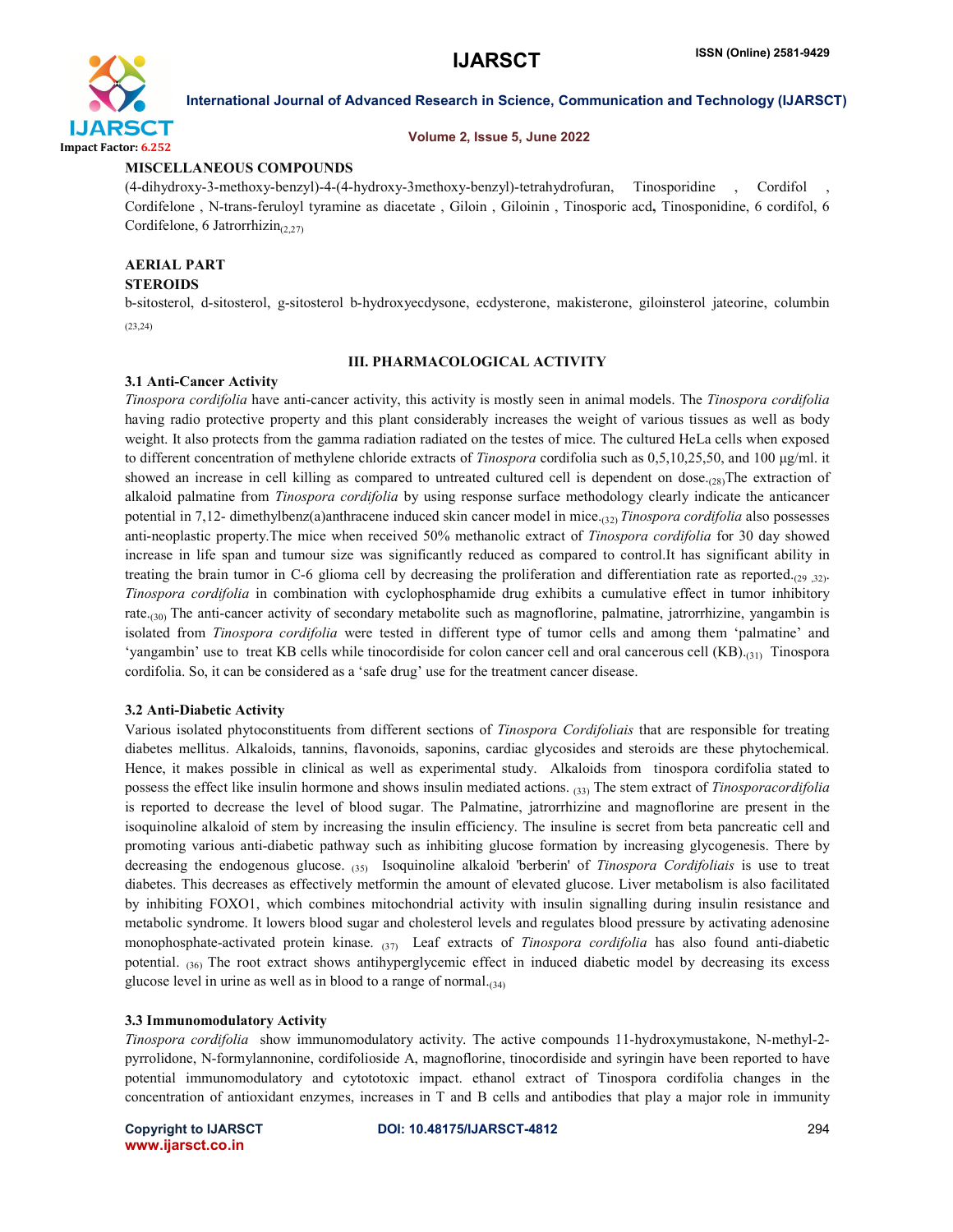

#### Volume 2, Issue 5, June 2022

boost. (38) *Tinosporacordifolia* extract, increases the production of different enzymes including 'myeloperoxidase' that enhances the anti-microbial action . (39) The alcoholic extract of *Tinospora cordifolia* increase the number of WBC and bone marrow cells it shows a potent immunomodulatory action.<sub>(40)</sub> A classical preparation of an aqueous extract of *Tinospora cordifolia* named as 'Ghana' in Ayurveda when tested on the edema rat model it reduced the edematogenic agents and thus has been shown to have a potent immunostimulatory effect on the immune system. $(4<sub>1</sub>)$ 

#### 3.4 Anti-Oxidant Activity

*Tinospora cordifolia* uses as an antioxidant in food systems and possibly as a nutraceutical in biological systems. *Tinospora cordifolia* methanolic, ethanolic and water extracts have antioxidant potential. (42)*Tinospora cordifolia* stem methanol extracts administered orally increased the erythrocytes membrane lipid peroxide and catalase activity. It also decreased the activities of superoxide dismutase, glutathione peroxidase in alloxaninduced diabetic rats. (43) Methanolic extract of leaf and ethyl acetate extract of stem shows these antioxidant activities.The stem extract has lower retention of antioxidant activity as comparing to leaf extract. The plant containing polyphenols and tanninsshow Antioxidant protective property. (44) Alcoholic extract of *Tinospora cordifolia* roots administered at a dose of 100 mg/kg. orally to diabetic rats for six weeks normalized the antioxidant status of liver and kidney.  $(45)$ 

#### 3.5 Anti-Microbial Activity

*Tinospora cordifolia* containg methanolic extract use against microbial infection. Anti-bacterial activity of Tinospora cordifolia extract has been checked on defferant microbs such as E-coli, Klebsiella pneumonia, Proteus vulgaris, Salmonella typhi, Shigella flexneri, Salmonella paratyphi etc.(47) *Tinospora cordifolia* showed maximum inhibitory activity against on clinical isolates of urinary pathogens Klebsiella pneumoniae and Pseudomonas aeruginosa by using Aqueous, ethanol and acetone extracts of leaves and stem of *Tinospora cordifolia*. Silver nanoparticles synthesized from stem of *Tinospora cordifolia* show very good antibacterial activity against multidrugresistant strains of Pseudomonas aeruginosa. (46) *Tinospora cordifolia* stem ethanol extract was found to be active against bacteria and fungi. (48)

#### 3.6 Anti-HIV Activity

Root extract of *Tinospora cordifolia* show anti-HIV activity by reducing the level of leucocytes, haemoglobin and esinophil count, stimulating macrophages and B-lymphocytes.*Tinospora cordifolia* uncovers its application in managing the disease by increasing the CD4 T-cells count and decreasing eosinophil count in HIV positive patients. *Tinosporacordifolia* extract showed significantly enhanced phagocytic and intracellular bactericidal activity. *Tinospora cordifolia* also stimulated peritoneal macrophage. Furthermore, *Tinosporacordifolia* increases phagocytosis and intracellular killing property. Study concluded that guduchi having significant anti-HIV activity. (49)

#### 3.7 Antiinflammatory activity

The stem extract of *Tinospora cordifolia* showed anti-inflammatory activity. antiinflammatory activity of *Tinospora cordifolia* methanolic extract by inhibition of COX and LOX enzyme due to the presence of alkaloids and flavanoids. Also found that LOX enzyme inhibition due to protoberberine. In future it may develop as a therapeutic agent with less side effects $_{(50)}$ 

#### IV. CONCLUSION

The present review mainly focused on the pharmacological, phytochemicals, pharmacologycal study and medicinal importance and potential of Tinospora cordifolia. Present review spotlights the classical antidiabetic, anticancer, immunomodulatory, antioxidant, antimicrobial, anti-hiv,anti-inflammatory activity.

### REFERENCES

[1]. Deepti Grover1\*, Satyajit Dutta1, Arvind S Farswan2 1 IIMT College of Medical Science Meerut, India. Gyani Inder Singh Institute of professional studies, Dehradun, India. Received: 19.10.2013 Accepted:29.11.2013

www.ijarsct.co.in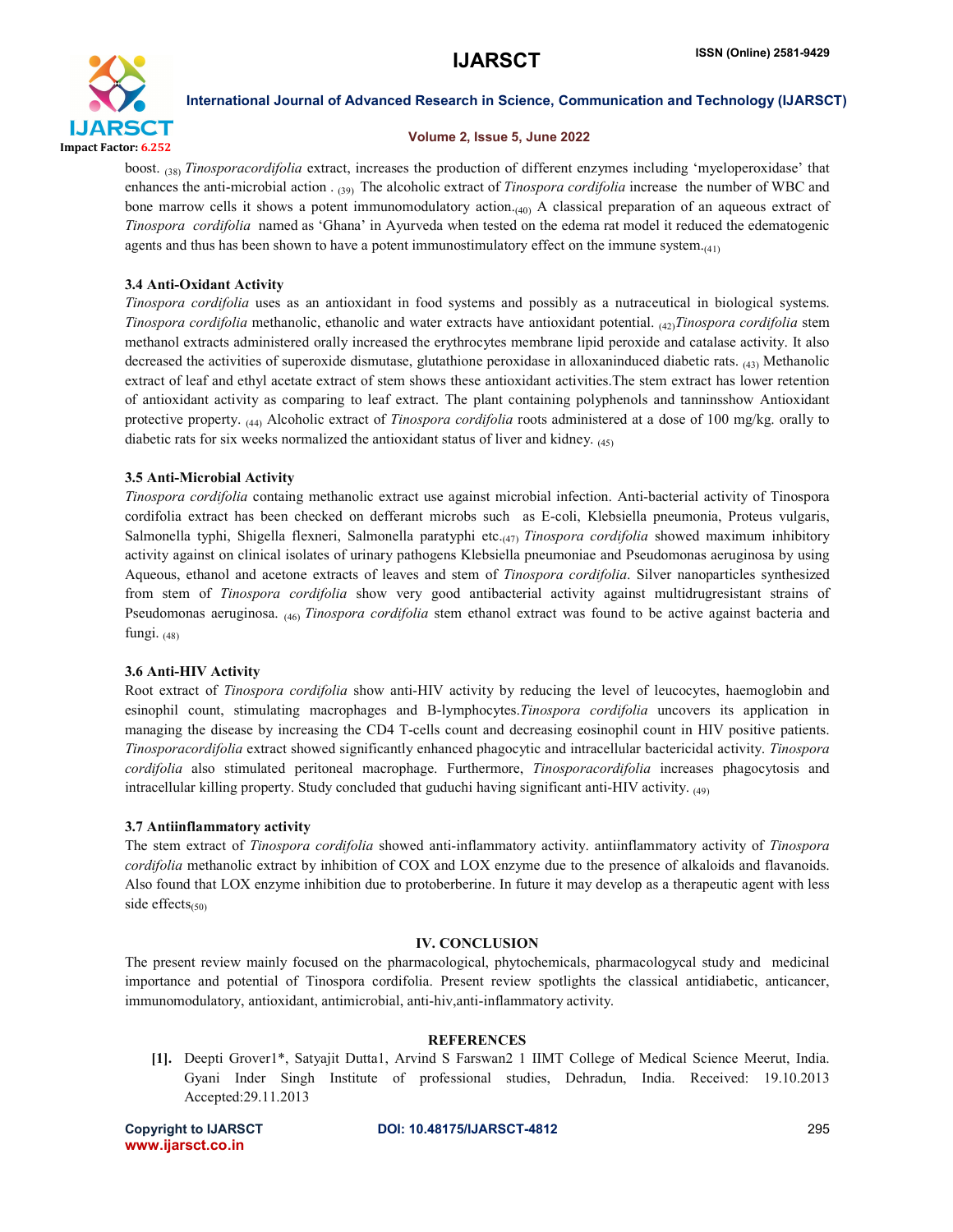

#### Volume 2, Issue 5, June 2022

- [2]. Bharath Raj K.C.1, Anjali Krishna M., Gururaja M.P.2\*, Rajesh K.S., Prasanna Shama K.2, Ullas Prakash D.2, Zeena F.2 and Himanshu Joshi3
- [3]. Jamshidi-Kia, F., Z. Lorigooini and H. Amini-Khoei (2018). Medicinal plants: Past history and future perspective.
- [4]. Khosa RL, prasad S. Pharmacognostical studies on Guduchi (Tinospora cordifolia Miers). J Res Ind Med.
- [5]. Prashant tiwari\*, Puravi Nayak, Shakti Ketan Prusty, Pratap Kumar Sahu Department of Pharmacology, School of Pharmaceutical Sciences, Siksha O Anusandhan Deemed to be University, Bhubaneswar, Odisha, INDIA
- [6]. Syed Ismail Jabiullah, Jainendra Kumar Battineni, Vasudha Bakshi and Narender Boggula
- [7]. Abhishek Singh\*, Shruti Saxena and Akash Babu Shri Ram Murti College of Engg.
- [8]. Syed Ismail Jabiullah, Jainendra Kumar Battineni, Vasudha Bakshi and Narender Boggula
- [9]. Choudhary, N., M. Siddiqui, S. Azmat and S. Khatoon (2013). Tinospora cordifolia: Ethnobotany, Phytopharmacology and Phytochemistry aspects. International Journal of Pharmaceutical Sciences and Research,
- [10]. Ali Ahmed, F., R. Sharmin Bristy and N. Jahan Tasnova (2015). Ethnomedicinal practice of Tinospora cordifolia (Willd.) Meirs ex Hook f. & Thoms. by the traditional medicine practitioners at Savar, Dhaka. Jahangirnagar University of Journal of Biological Sciences
- [11]. Joshi V., Joshi RP. Some plants used in Ayurvedic & Homoeopathic Medicine. Journal of Pharmacognosy & Phytochemistry 2013,2: 269-75.
- [12]. Pandey M., Vyas MK., Sharma R. Tinospora cordifolia: A climbing shrub in health care management. International Journal of Pharmaceutical & Biosciences 2012;
- [13]. Garish Joshi\*and Rajandeep Kaur CT Institute of Pharmaceutical Sciences Jalandhar, Panjab, India
- [14]. Singh, S.S., S.C. Pandey, S. Srivastava, V.S. Gupta, B. Patro and A.C. Gosh (2003). Chemistry and medicinal properties of Tinospora cordifolia (Guduchi). Indian Journal of Pharmacology, 35(1): 83-91.
- [15]. Qudrat –I- Khuda M, Khaleque M and Ray N. Sci Res (Dacca) 1964; 1, 177.
- [16]. Padhya MA. "Biosynthesis of Isoquinoline alkaloid berberine in tissue cultures of T. cordifolia" Indian drugs 1986; 24:47-8.
- [17]. Khan MA, Gray AL and Waterman PG. Tinosporaside, an 18- norclerodane glucoside from T.cordifolia. Phytochemistry, 1989; 28: 273- 275.
- [18]. Ghosal S and Vishwakarma RA .Tinocordiside, a new rearranged cadinane sesquiterpene glycoside from T. cordifolia. Journal of Natural Product 1997; 60: 839-841.
- [19]. Sipahimalani AT, Noerr H and Wagnor H. Phenyl propenoid glycosides and tetrahydro furanlignan glycosides from the adaptogenic plant drugs T.cordifolia and Drypetes rox burghii. Planta Medica. 1994. 60: 596-597.
- [20]. Kapil A and Sharma S. "Immuno potentiating compounds from T.cordifolia." J. Ethnopharmacol 1997; 58: 89-95. 146. Wazir V, Maurya R and Kapil RS. Phytochemistry 1995
- [21]. Maurya R and Hardass. "Tinocordifolin, a sesquiterpene from T.cordifolia." Phytochemistry 1998; 49: 1343- 6.
- [22]. Pathak AK, Agarwal PK, Jain DC, Sharma RP and Howarth OW. Indian J Chem Sci. B 1995; 34, 674.
- [23]. Pathak AK, Agarwal PK, Jain DC, Sharma RP and Howarth OW. "NMR studies of 20b-hydroxy ecdysone, a steroid, isolated from T. cordifolia." Indian j. chem sec b 1995; 34: 674-6.
- [24]. Gangan VD, Pradhan P and Sipahimalani AT. Indian J Chem Sec B
- [25]. Ahmad M, Kazi AB, Karim R, Khaleque A and Miah MAW. Structure of tinosporide, a furanoid diterpene from T. cordifolia. Journal of Bangladesh Academy of sciences 1978; 2: 25- 30
- [26]. Dixit SN and Khosa RL. "Chemical investigation of T. cordifolia." Indian J. Appl Chem1971; 34: 46-7.
- [27]. Khaleque A, Miah MAW, Huq MS and Abdul BK. Sci Res (Dacca)
- [28]. Jagetia GC, Nayak V, Vidyasagar MS. Evaluation of the antineoplastic activity of guduchi (Tinospora cordifolia) in cultured HeLa cells. Cancer Lett. 1998;127(1):71-82
- [29]. Mishra R, Kaur G. Aqueous ethanolic extract of Tinospora cordifolia as a potential candidate for